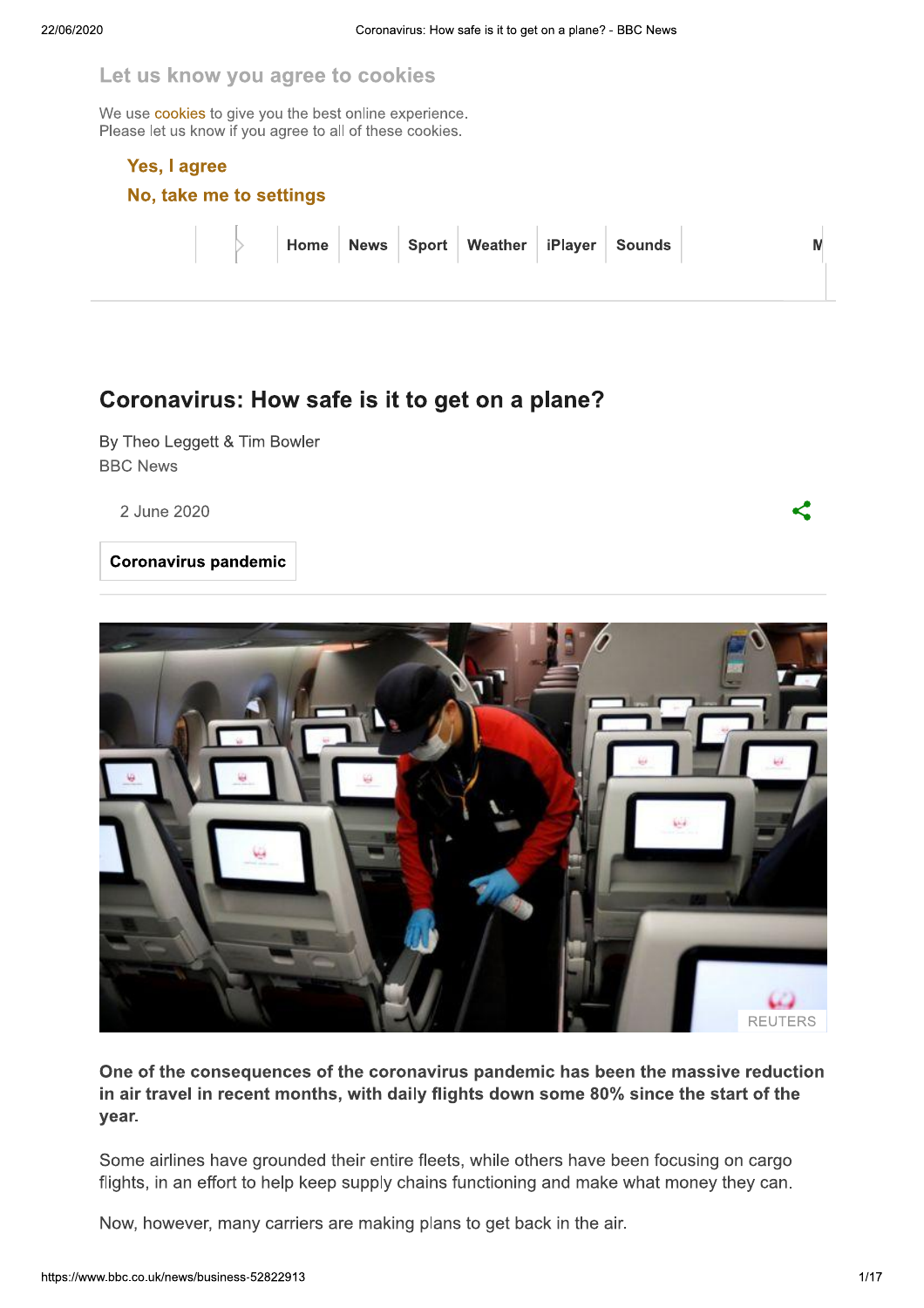Ryanair, for example, says it plans to reintroduce 40% of its schedule from July, EasyJet is starting a limited service this month and hopes to resume flights on 75% of its route network by the end of August, while Air France KLM and Lufthansa will begin flying very limited schedules by the end of June. Hungarian carrier Wizz Air has already resumed flights.

In the UK, the situation is complicated by the introduction of controversial quarantine rules on 8 June - which will force passengers to isolate themselves for two weeks after arriving in the country.

**GETTY IMAGES** 

But can passengers fly safely, or will they be at risk of infection?

The Covid-19 coronavirus is still relatively new, so accurate data on how it can spread between aircraft passengers is in short supply. But previous studies have looked at the spread of other respiratory illnesses.

Based on the available information, US Centers for Disease Control and Prevention generally tries to track down people sitting in the two rows in front and the two rows behind passengers found to have serious infections.

A 2018 study by researchers from Emory University in Atlanta attempted to model how passengers and crew moved about an aircraft, and how that might affect the transmission of infectious diseases.

"A droplet-mediated respiratory infectious disease is unlikely to be directly transmitted beyond one metre from the infectious passenger. Thus, transmission is limited to one row in front of or in back of an infectious passenger," the researchers concluded.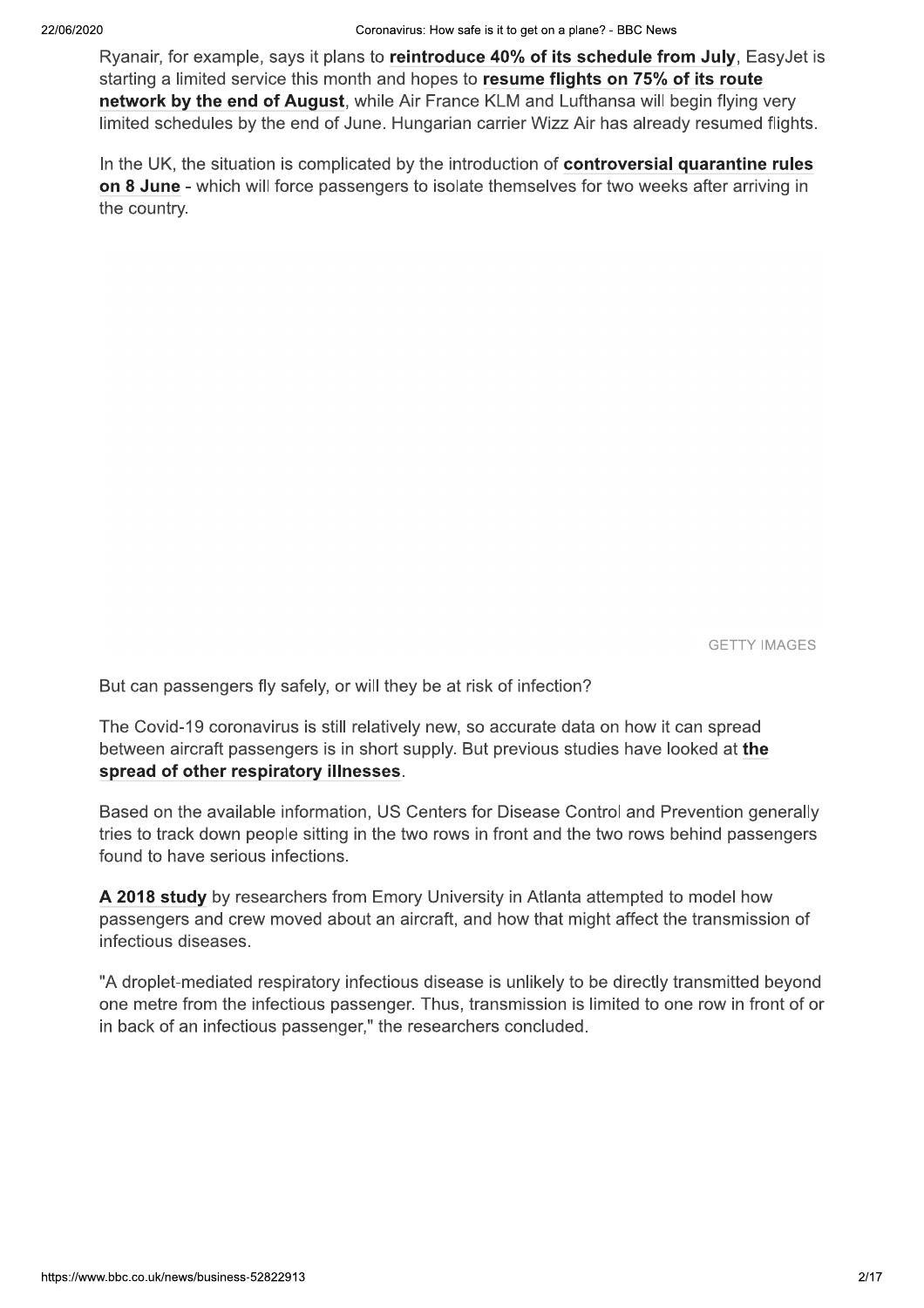**GETTY IMAGES** 

But contrary to this, earlier research - led by the same academics - had shown that in real life cases passengers with Sars or influenza actually appeared to have infected a number of people well outside their immediate area.

Their explanation was that some of those who became ill had become infected in the airport, while embarking or disembarking from the plane, or from touching contaminated surfaces, rather than by breathing in infected droplets.

The simulations also indicated that, because cabin crew moved around the aircraft and had numerous contacts with different passengers, they could generate several new infections, and concluded "it is imperative that flight attendants not fly when they are ill".

Meanwhile, public health officials in Canada say they did not find any cases of further infection after two passengers on a flight from Guangzhou to Toronto were found to have Covid-19. The flight had 350 people on board, and lasted for 15 hours.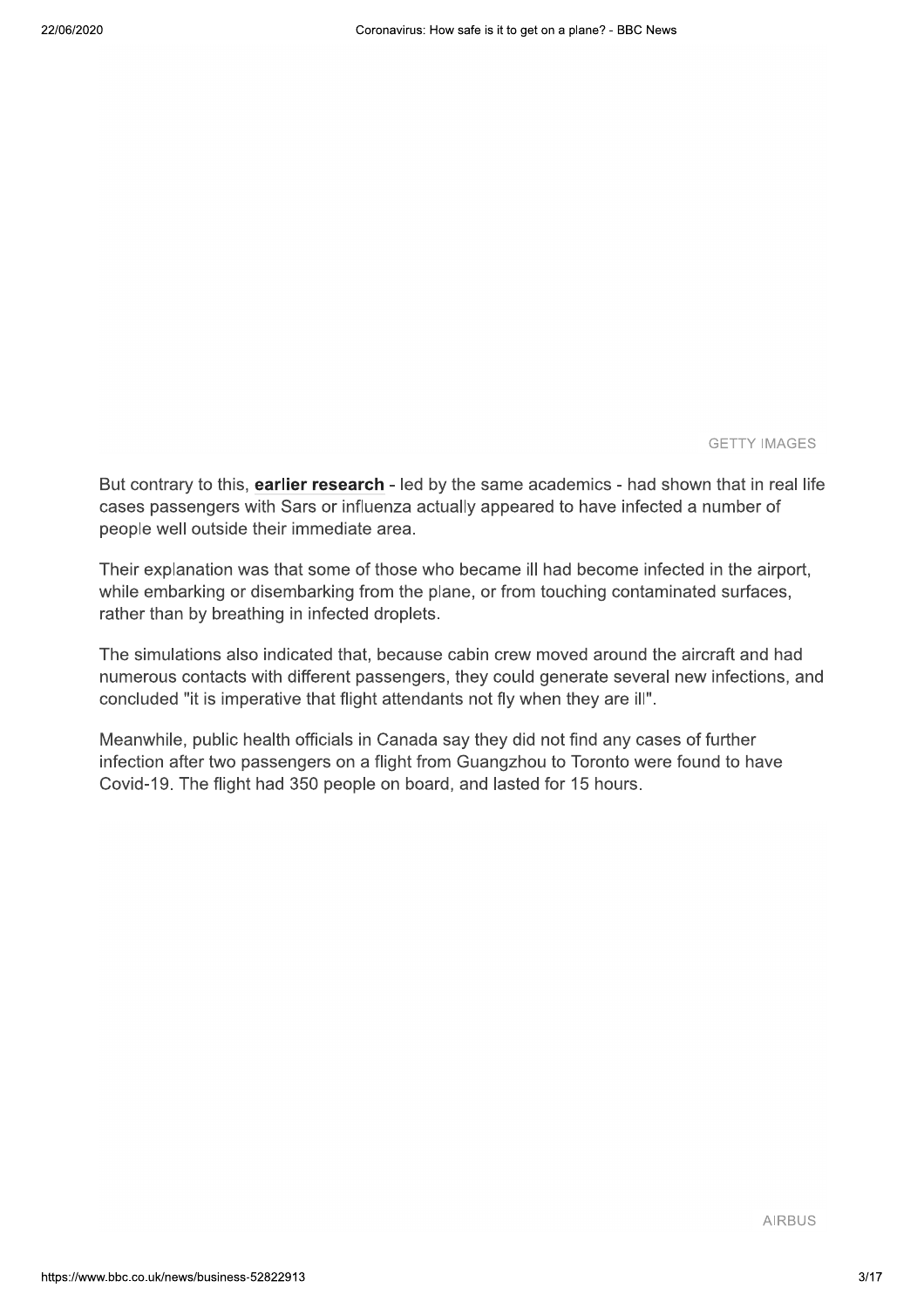Although many people might think that sitting in a confined space for long periods would inevitably spread infections, the chief engineer at aerospace giant Airbus insists that is not the case.

Jean-Brice Dumont argues that the way modern aircraft are designed means that the air is intrinsically very clean. "Every two to three minutes, mathematically, all the air is renewed," he says. "That means 20 to 30 times per hour, the air around you is completely renewed."

Put simply, air is collected from outside the aircraft, normally through the engine, and mixed with recycled air from the cabin.

The recycled air, which is reused in part to keep temperature and humidity at the correct levels, is passed through HEPA (high-efficiency particulate air) filters that are similar to those used in hospitals. The Covid-19 virus is about 125 nanometres in diameter (a nanometre is a billionth of a metre) and is within the particle-size range that HEPA filters capture - 10 nanometres and above.

**AIRBUS** 

Mr Dumont says: "HEPA filters have standards, and the standards we use in commercial aviation are among the highest standards. They filter out 99.97% of particulates (small particles) of the size of Covid-19."

The flow of the air itself, he explains, is also designed to minimise infection risks.

"The air flows vertically. It is blown from above your head and evacuated from beneath your feet. That makes the level of propagation of anything in the air quite limited. So a passenger from row one, for example, cannot contaminate someone in row 20."

But is this enough? This regular flow of air, from top to bottom, can be disrupted by passengers leaving their seats or cabin crew moving up and down the aisles, thus altering the path of any airborne particles.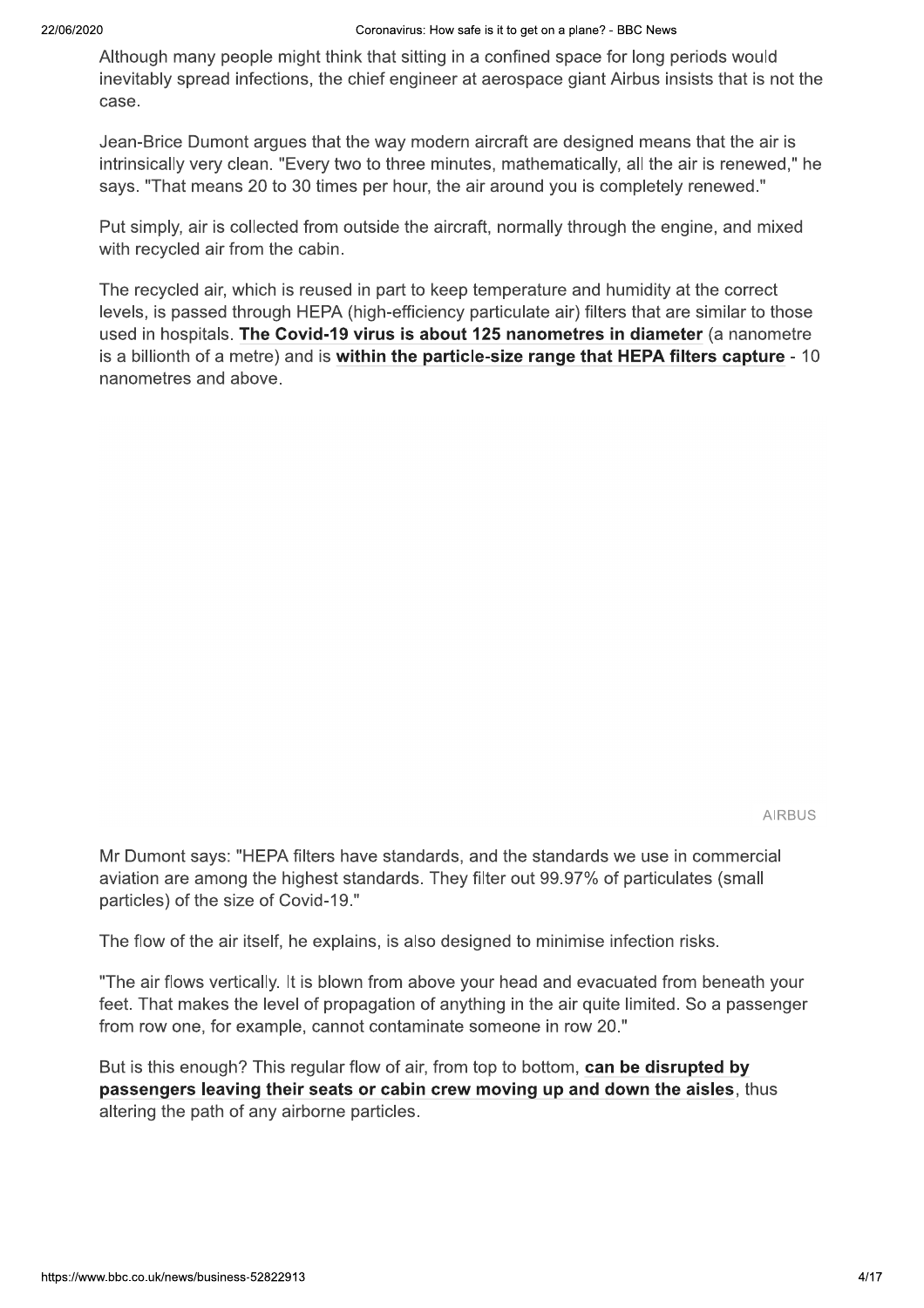**REUTERS** 

And crucially, while HEPA filters do work, they can't capture all Covid-19 droplets or aerosols before you might breathe them in, says Dr Julian Tang, consultant virologist at the Leicester Royal Infirmary and associate professor at Leicester University. He is also one of the team behind a study, published this month, looking at minimising the airborne transmission of Covid-19 in enclosed spaces.

"Filtration only works on mass airflows, most of the transmission during a plane journey will be those short-range face-to-face conversations. Close range aerosol transmission is what you have to be worried about on a plane, train or a bus - this is the biggest risk."

And even if you are further away, the risk is not eliminated, says Dr Tang. "How long Covid-19 can remain airborne depends on a range of factors. It varies between different people, it varies depending on the state of your infection, and you can't say all the droplets will fall to the ground within two metres.

"Some smaller droplets can stay suspended and travel up to 16 metres - and they all could be carrying the virus."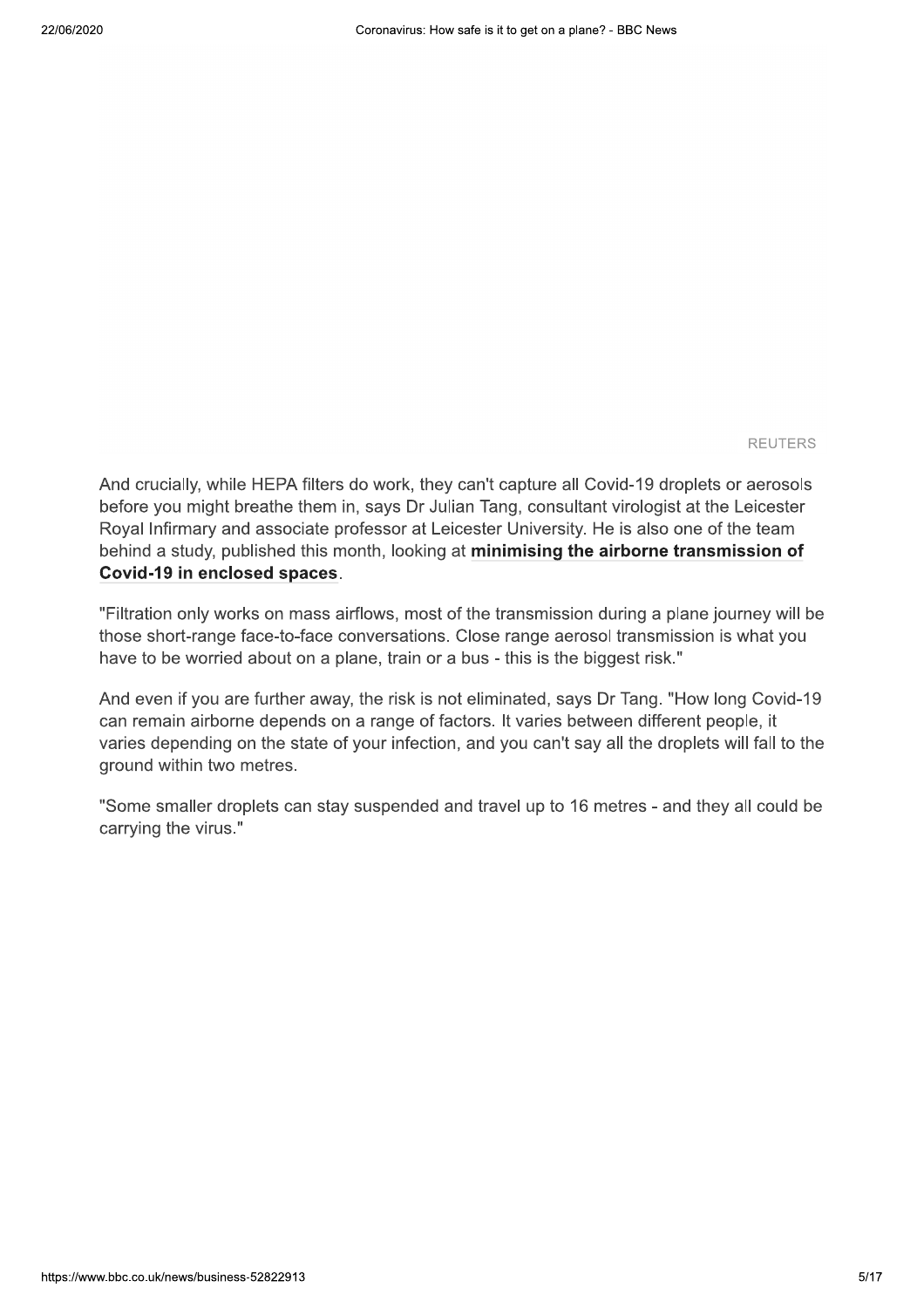**REUTERS** 

Dr Tang and his fellow authors say there is accumulating evidence for the important role of airborne transmission when it comes to infectious diseases such as Covid-19 or Mers, Sars and influenza, something which they argue has been overlooked.

But Mr Dumont believes that simple precautions, such as wearing masks, and coughing or sneezing into an elbow will minimise risks. "I want to be precise on that. We want people to wear masks," he says. This, he claims, combined with the rapid replacement of air, should minimise exposure.

So, would it also be a rational move to enforce social distancing on aircraft, for example by blocking out middle seats - a move contemplated by some airlines, but described by Ryanair's CEO Michael O'Leary as "idiotic"?

"We don't think so," says Mr Dumont. "It doesn't add to the risk reduction, we believe."

Virologist Dr Tang disagrees: "The problem is that if you're sitting next to somebody - 0.6 metres in economy, say - who's coughing and sneezing in that immediate area, that aerosol will reach you before it has time to reach the filtration system, get filtered and come back down again."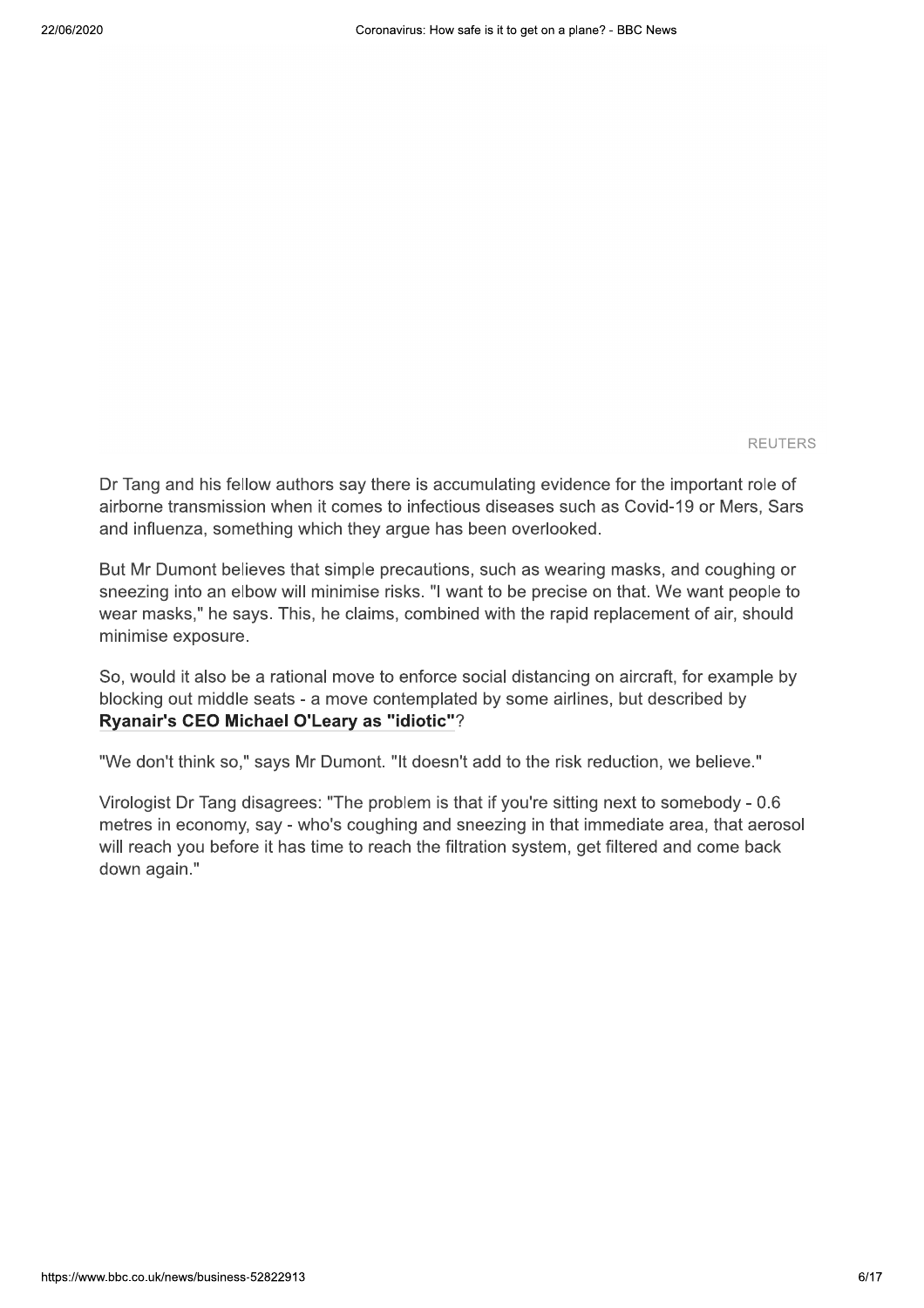- EXERCISE: What are the guidelines on getting out?
- THE R NUMBER: What it means and why it matters
- LOOK-UP TOOL: How many cases in your area?
- GLOBAL SPREAD: Tracking the pandemic
- RECOVERY: How long does it take to get better?

Meanwhile the International Air Transport Association (lata), which represents airlines, has set out a detailed "biosecurity roadmap", which it is presenting as a blueprint to governments for reopening the industry.

Much of what it has to say focuses not on the flight itself, but on the time spent in the airport where large numbers of people could normally be expected to come into contact with one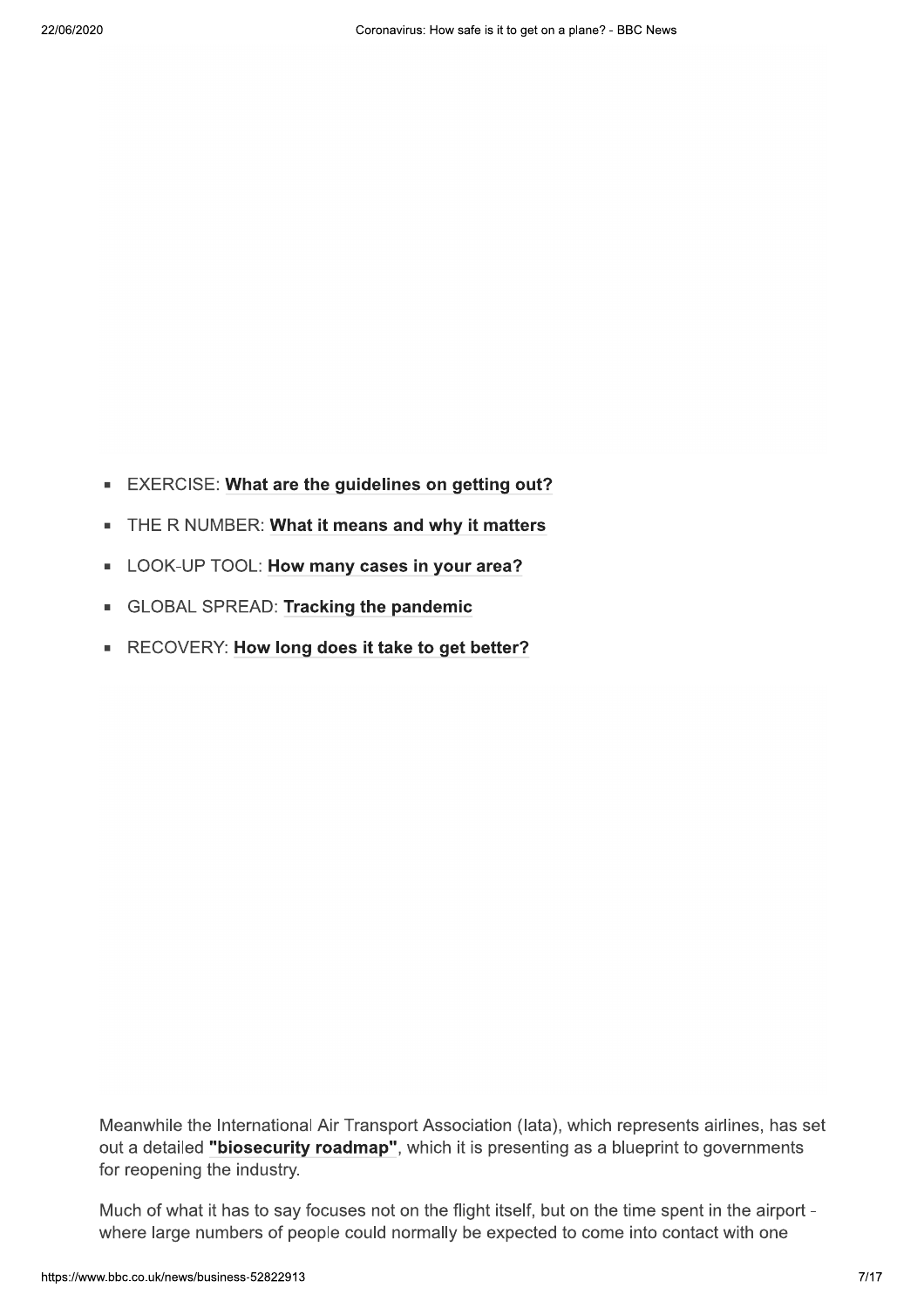another. It wants that time to be minimised as much as possible.

As a result, it is calling for:

- restricted access to terminal buildings  $\blacksquare$
- temperature testing to be carried out at entry points Ė
- passengers to provide health and contact information before arrival  $\blacksquare$
- passengers to check in remotely and print out boarding cards and luggage tags at home Ė
- the use of automated processes such as bag drops at the airport itself.

The actual flight is considered to be relatively low risk - and according to lata vice president Nick Careem, "physical distancing on board is not necessary".

The emphasis, he says, should be on enhanced and frequent deep cleaning of the cabin, as well as measures to avoid passengers congregating in specific areas. That could include banning queues for the washrooms.

The key message, Mr Careem says is that "there is no silver bullet, no single measure that can prevent infection".

Dr Tang, meanwhile, says he would fly with precautions. "If I get on a plane, I'll be wearing a mask. It's not 100% but at least I'll have some protection."

## **Related Topics**

| <b>Travel health</b> |           | <b>Travel &amp; leisure industry</b> | <b>Coronavirus pandemic</b> | <b>Public health</b> |
|----------------------|-----------|--------------------------------------|-----------------------------|----------------------|
| <b>Air travel</b>    | Aerospace | Travel                               | <b>Tourism</b>              |                      |

# **Share this story About sharing**

**Business**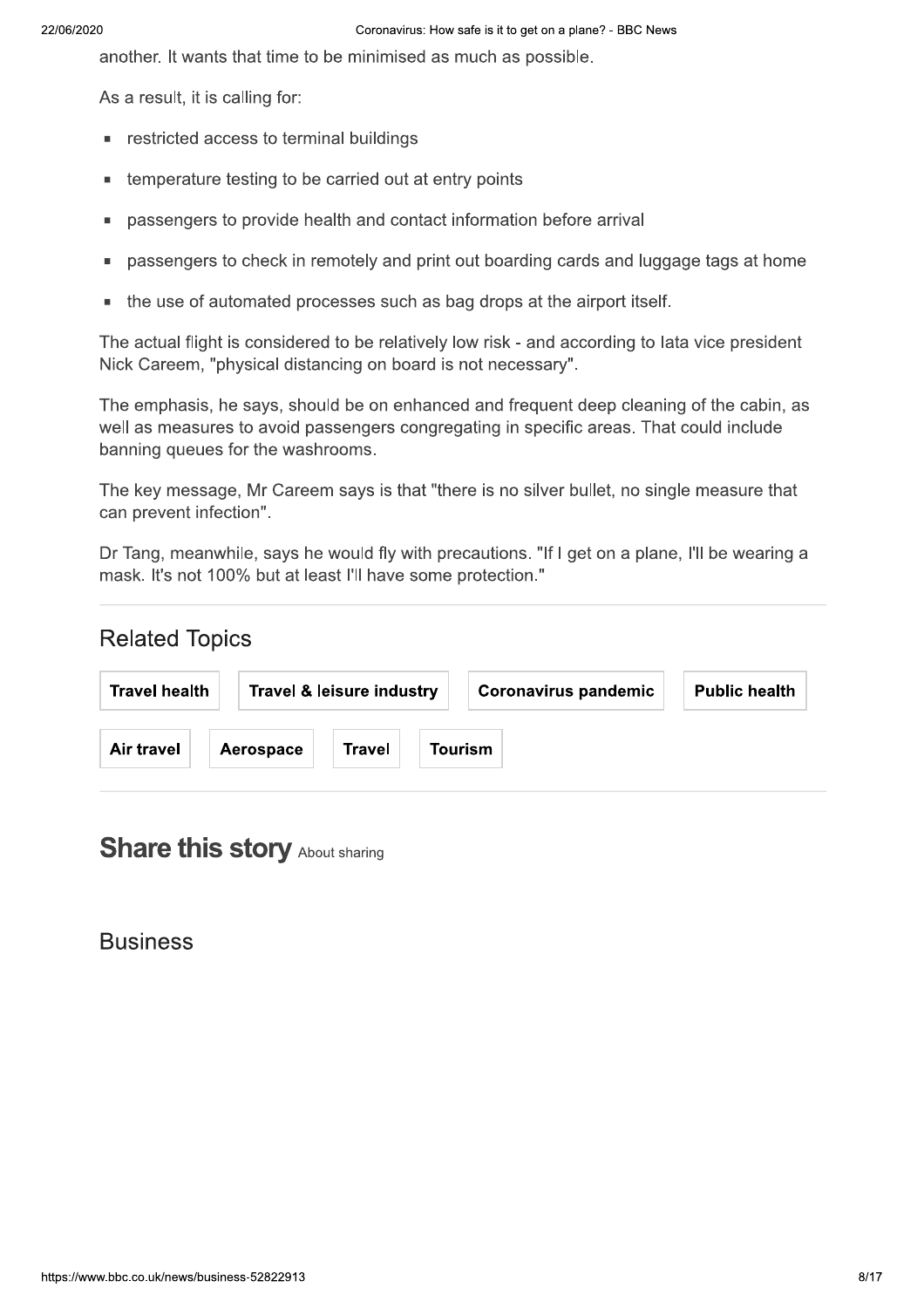### Wirecard says missing €1.9bn may not exist

22 June 2020 | Business

### 'Poorer households see debts rise' during lockdown

22 June 2020 | Business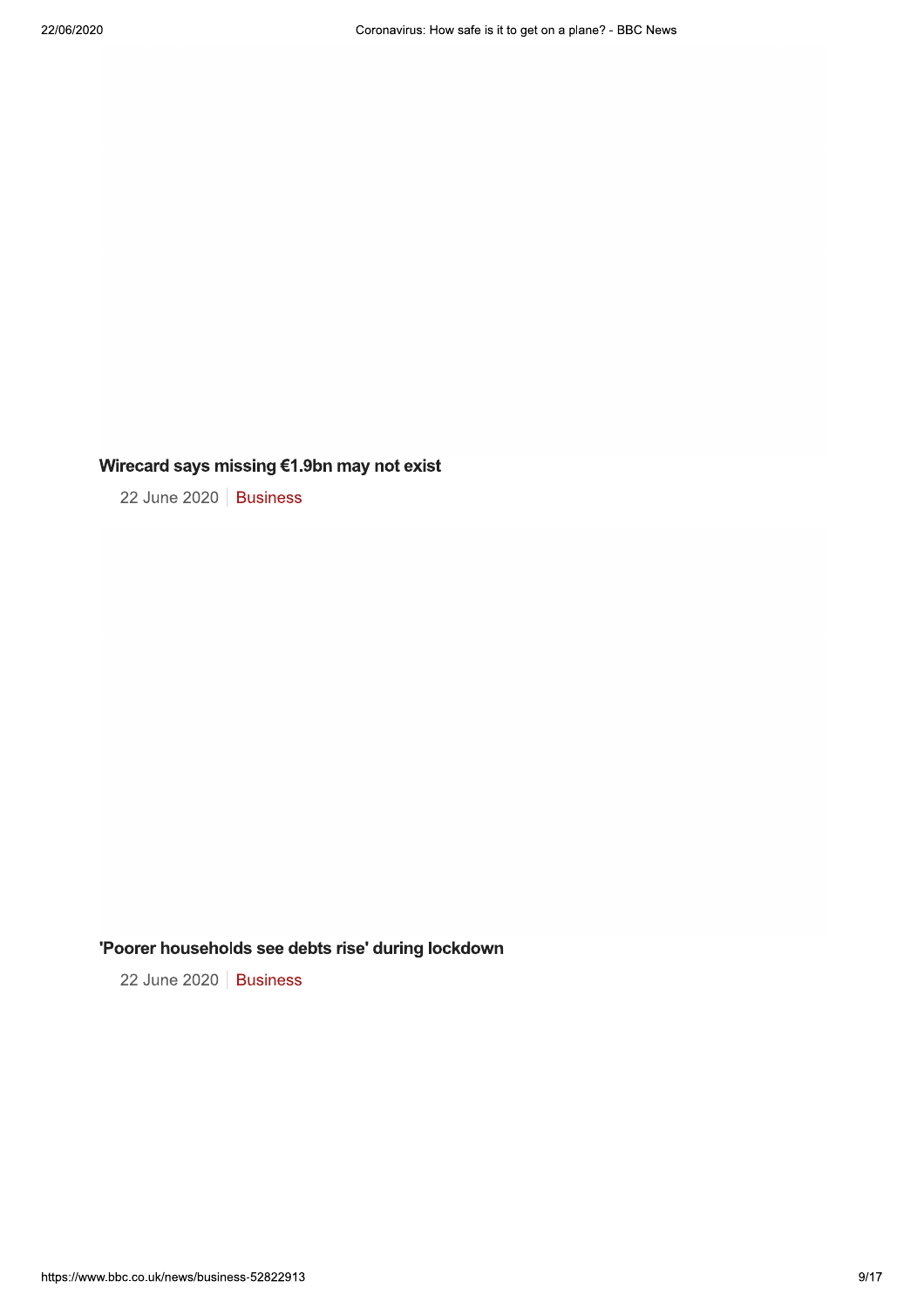#### 'It makes me upset coming here, it's a ghost town'

22 June 2020 | Business

**Top Stories** 

#### American named as second victim of Reading attack

Suspect Khairi Saadallah continues to be questioned by police after being arrested under the Terrorism Act.

42 minutes ago

#### Town in shock as tributes paid to victims

21 June 2020

#### PM to announce on Tuesday if pubs can reopen

1 hour ago

Features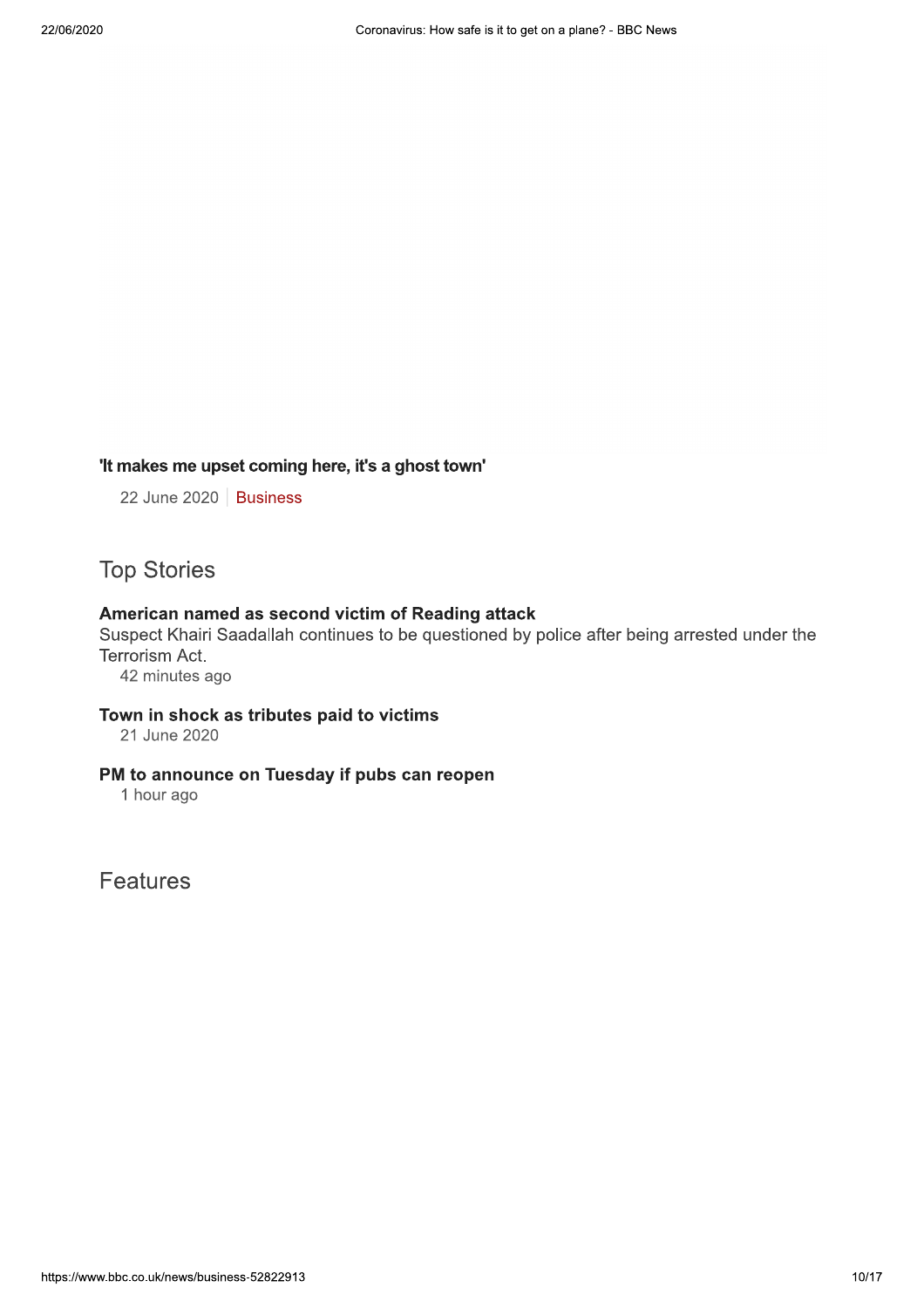

'After mum died, no-one talked about her for 15 years'



Windrush: 'It's all of our history'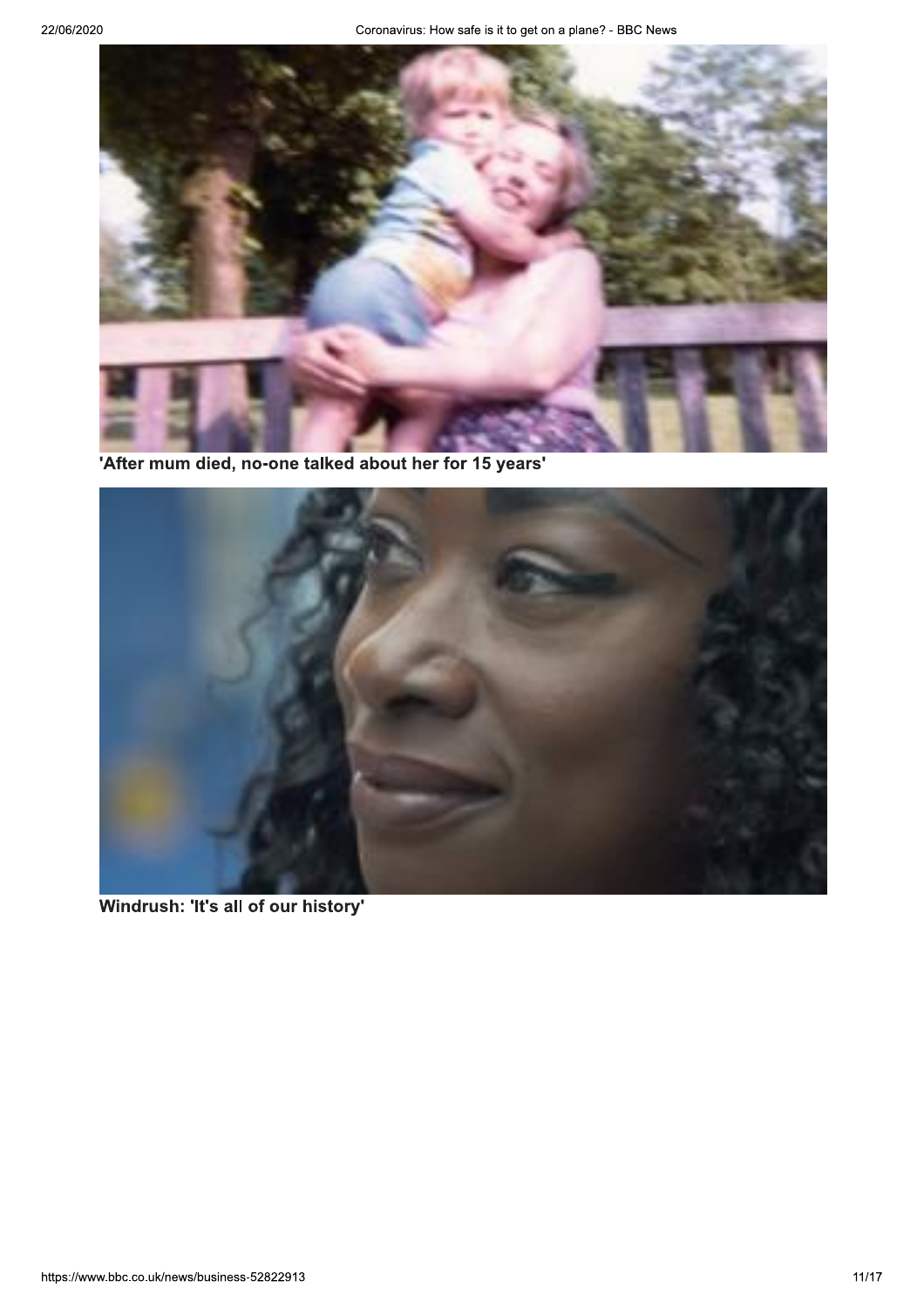Who will Biden pick as running mate?

The Pope tells the BBC about his post-virus vision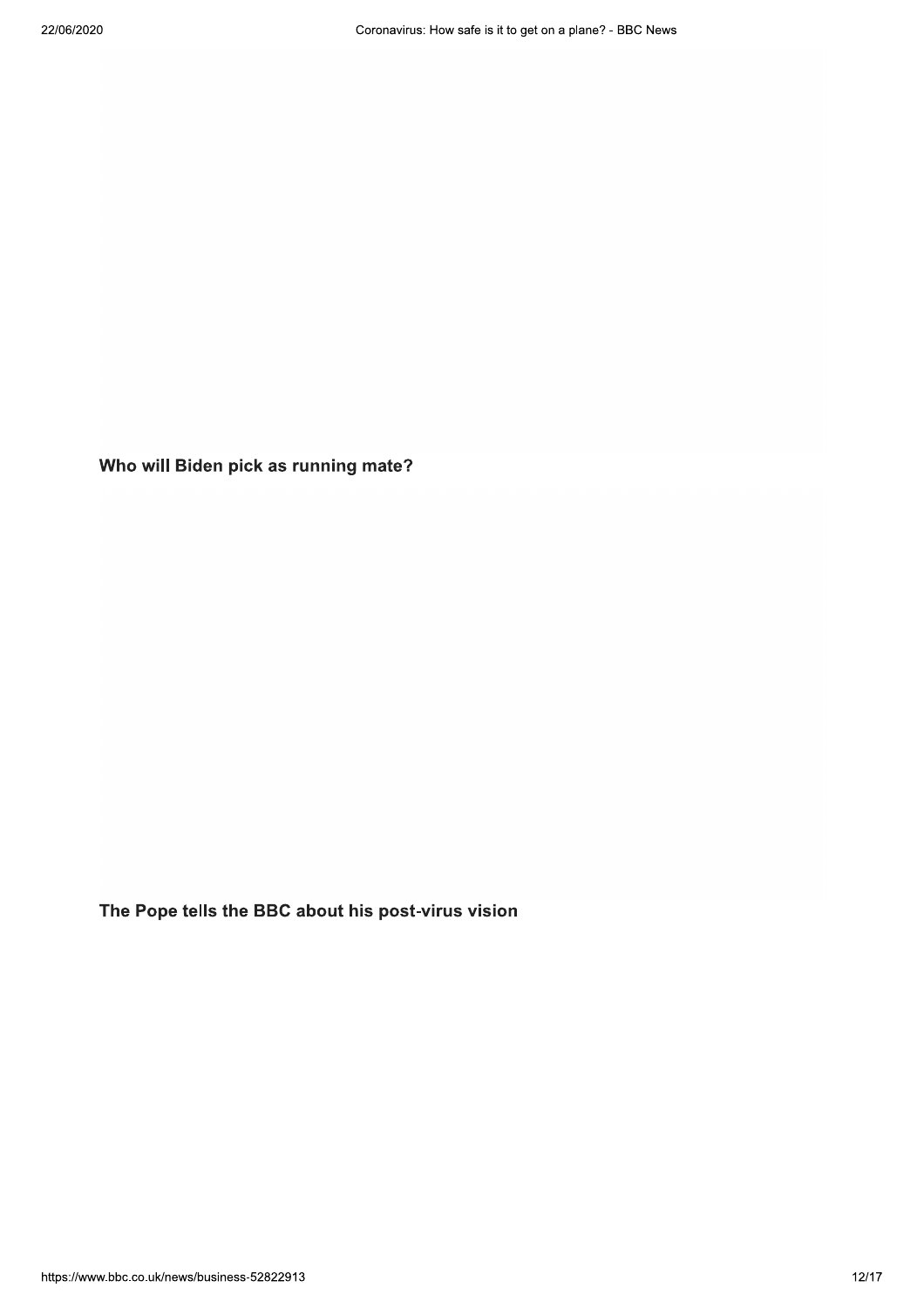'I used to hate road cycling, now I design biking gear'

'We have to raise our children differently'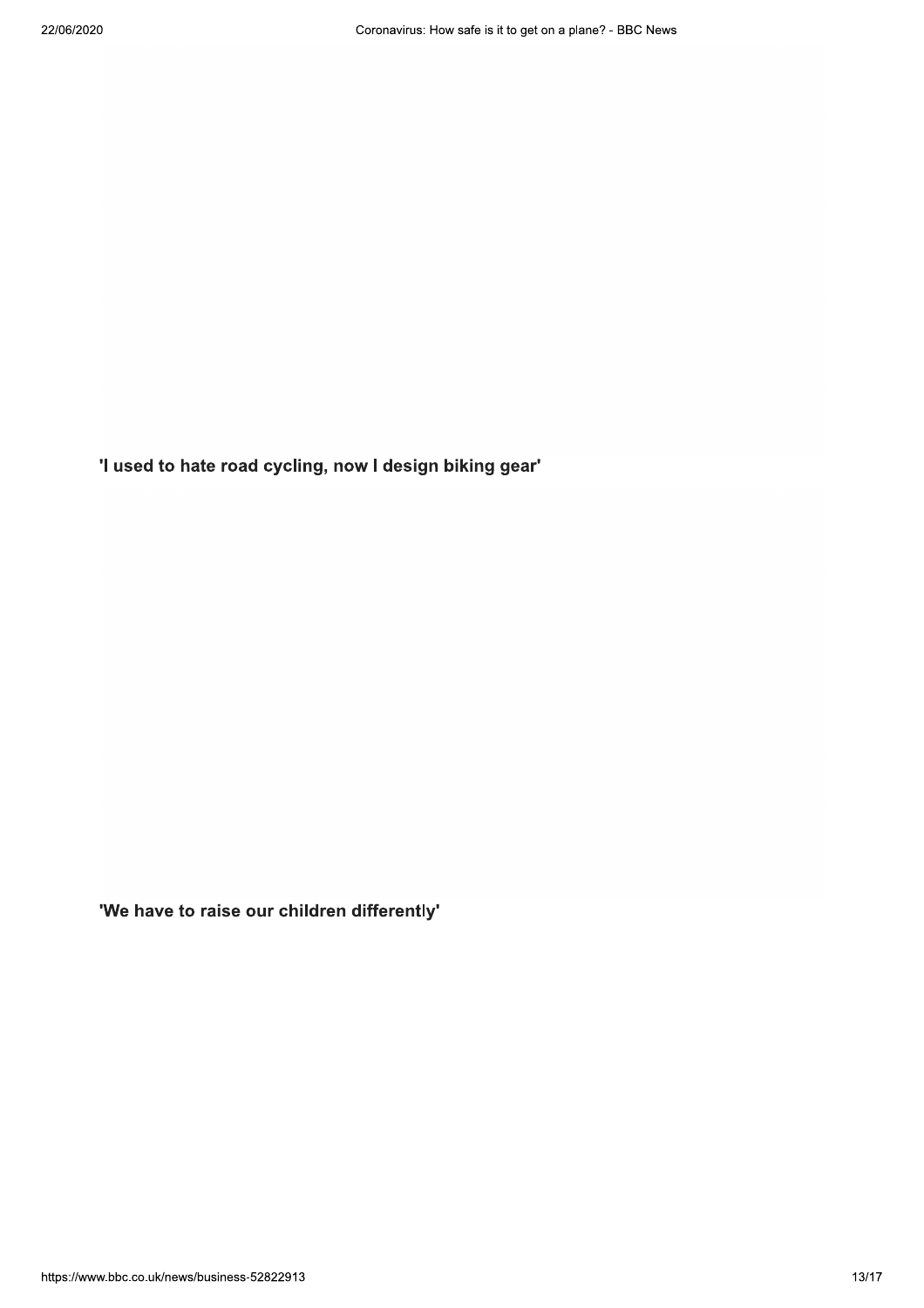**Glastonbury Festival: 50 years of memories** 

Is a second wave of coronavirus on the way?

Elsewhere on the BBC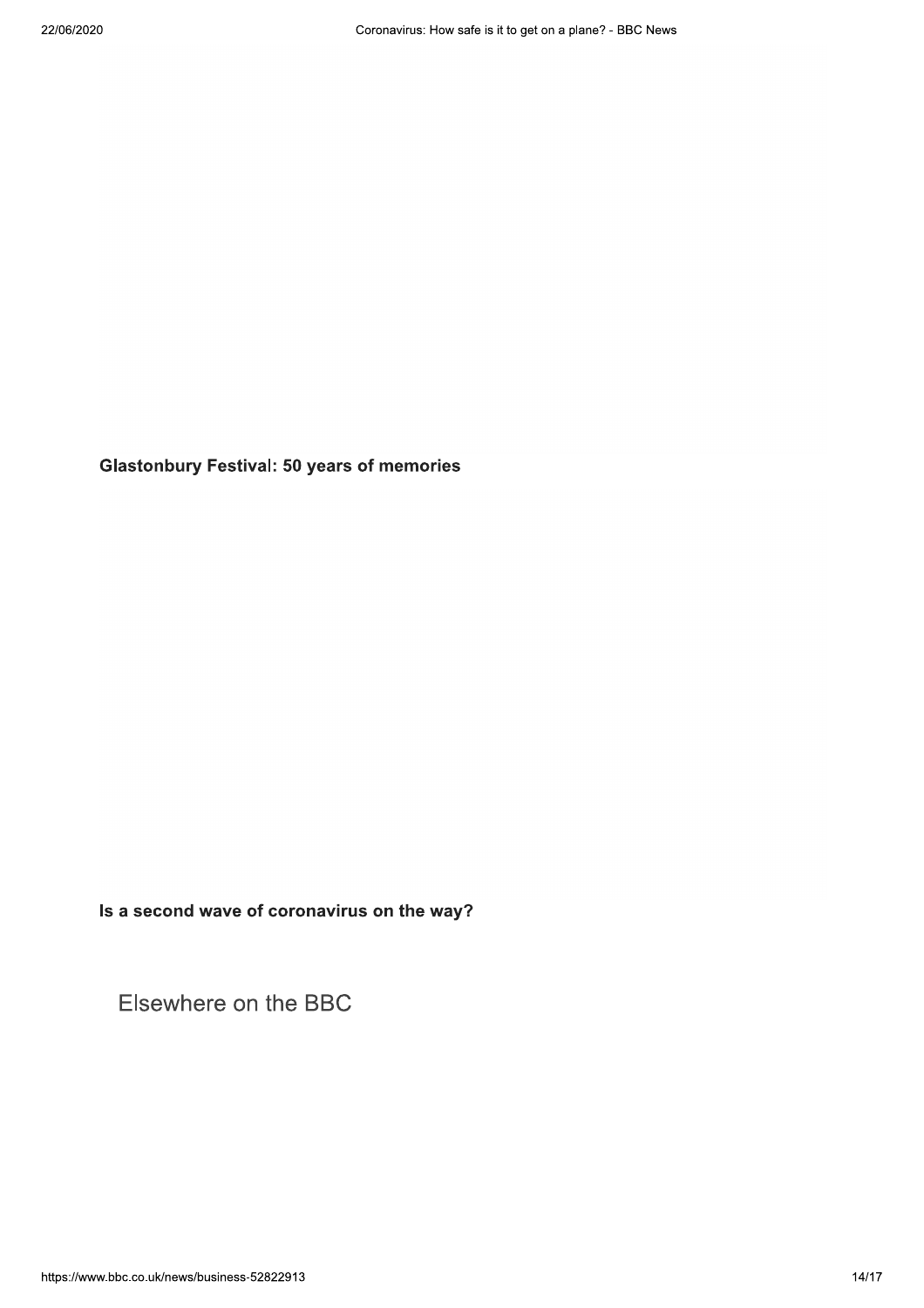### Use your emotions to create positive change

Dr Radha and Katie discuss how

### Daily news briefing direct to your inbox

Sign up for our newsletter

## **Most Read**

| Reading stabbings: American Joe Ritchie-Bennett named as<br>victim |  |  |
|--------------------------------------------------------------------|--|--|
| Coronavirus: PM to announce on Tuesday if pubs can reopen          |  |  |
| Stonehenge: Neolithic monument found near sacred site              |  |  |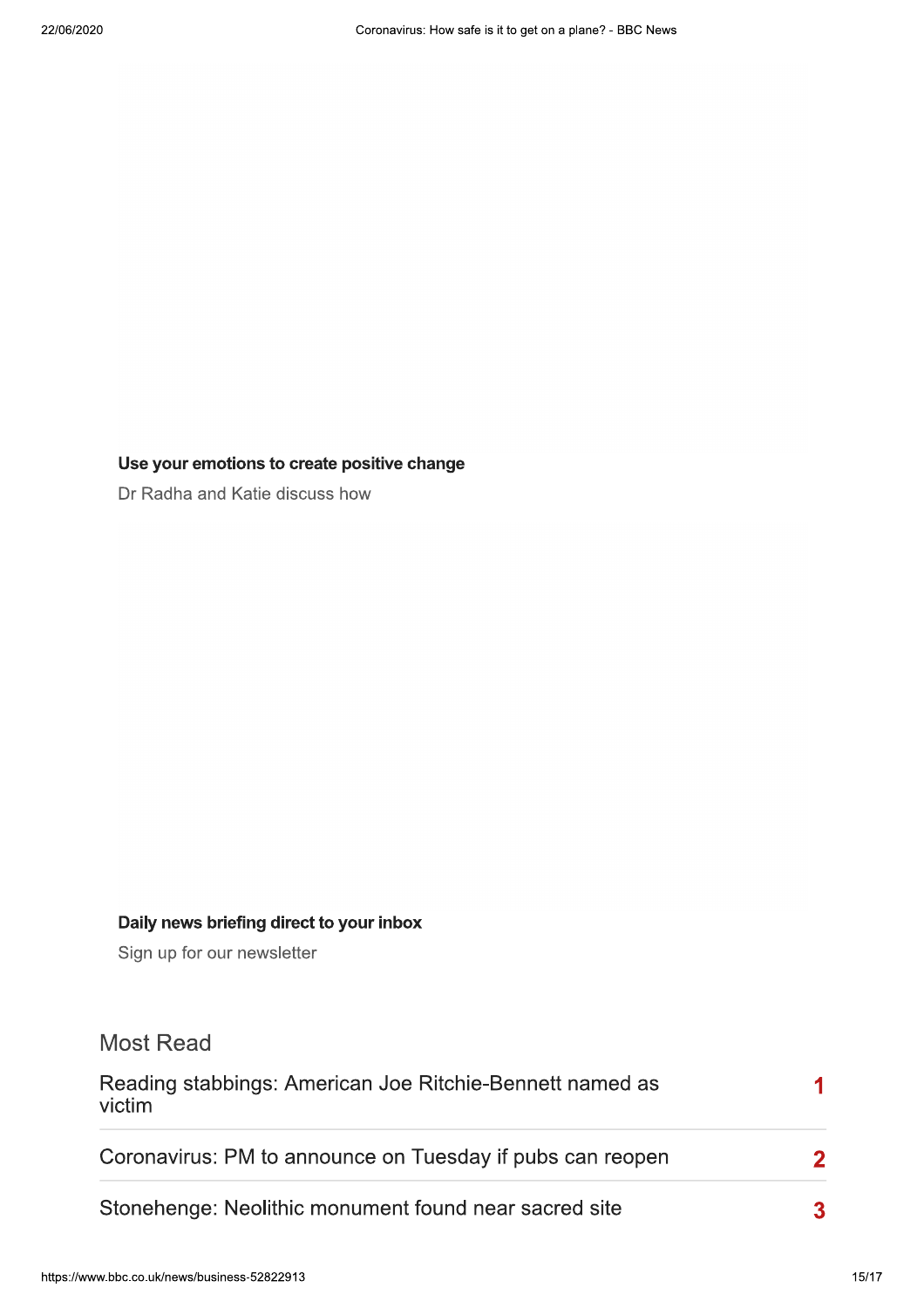| Gail Porter opens up about Keith Flint relationship                         | 4  |
|-----------------------------------------------------------------------------|----|
| Bubba Wallace: Noose found in garage stall of black US racing<br>driver     | 5  |
| Neo-Nazi militant group grooms teenagers                                    | 6  |
| Harry Dunn: Anne Sacoolas immunity 'absurd' says diplomacy<br>expert        | 7  |
| Donald Trump: Re-election campaign denies low turnout<br>manipulation claim | 8  |
| 'After mum died, no-one talked about her for 15 years'                      | 9  |
| 'I don't know how many patients I gave coronavirus to'                      | 10 |



## Why you can trust BBC News

## **BBC News Services**

On your mobile

On smart speakers

**Get news alerts** 

**Contact BBC News** 

## **Explore the BBC**

| Home        | <b>News</b>     |
|-------------|-----------------|
| Sport       | Weather         |
| iPlayer     | <b>Sounds</b>   |
| <b>CBBC</b> | <b>CBeebies</b> |
| Food        | <b>Bitesize</b> |
| Arts        | <b>Taster</b>   |
| Local       | Three           |